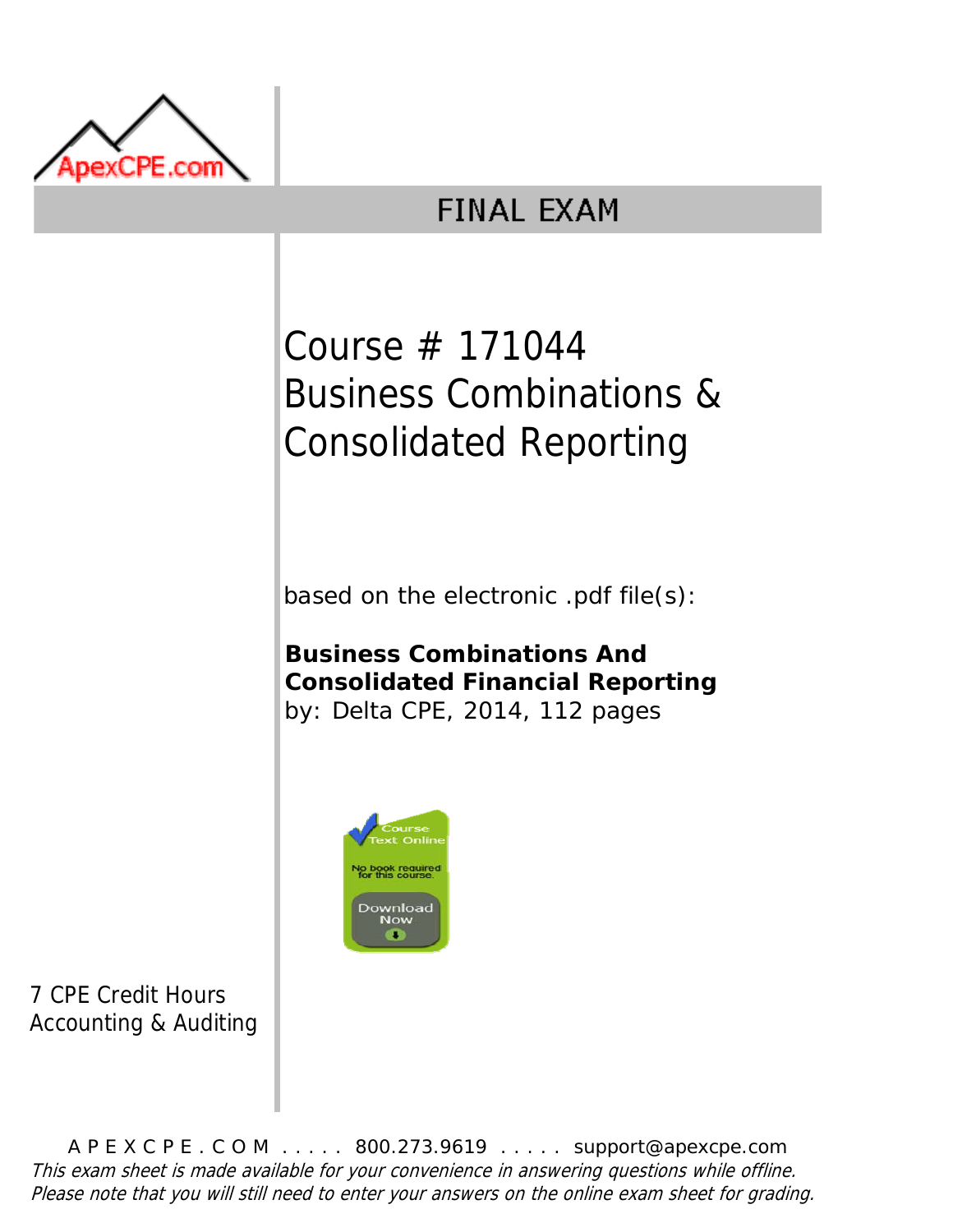Instructions are provided at the end of this document.

#### **Chapter 1 - Business Combinations**

- 1. The pooling of interests method was eliminated
	- In 2001  $\Box$ In 2003 L<sub>\_\_\_\_</sub> In 2008 In 2012
- 2. The purchase method is no longer acceptable for new business combinations having fiscal years beginning after
	- December 15, 2001 December 15, 2003 December 15, 2008 L\_\_\_\_ December 15, 2012
- 3. Which of the following is NOT a reason for a company to expand through a combination, rather than by building new facilities?

**LECT** A combination might provide cost efficiencies.

A combination might provide an opportunity to invest in a company without having to take responsibility for its financial results.

A combination might provide more product offerings.

A combination might provide increased market share.

4. The two new standards reflected in the Codification as ASC 805, Business Combinations, and ASC 810, Consolidation, which require prospective treatment for business combinations having fiscal years beginning after December 15, 2008, mandate what is referred to as the

**Pooling-of interest method.** 

| Purchase method.

**L** Push-down method.

- **L\_\_\_\_** Acquisition method.
- 5. Historically, much of the controversy concerning accounting requirements for business combinations involved the \_\_\_\_\_\_\_\_ method.
	- Louis Purchase

**Latter** Pooling of interests

L<sub>Equity</sub>

- **L** Acquisition
- 6. A statutory merger differs from a statutory consolidation because

A statutory merger dissolves all but one of the prior entities, but a statutory consolidation dissolves all of the prior entities.

- A statutory consolidation dissolves all but one of the prior entities, but a statutory merger dissolves all of the prior entities.
- A statutory merger is created when two entities join, but a statutory consolidation is created when more than two entities join.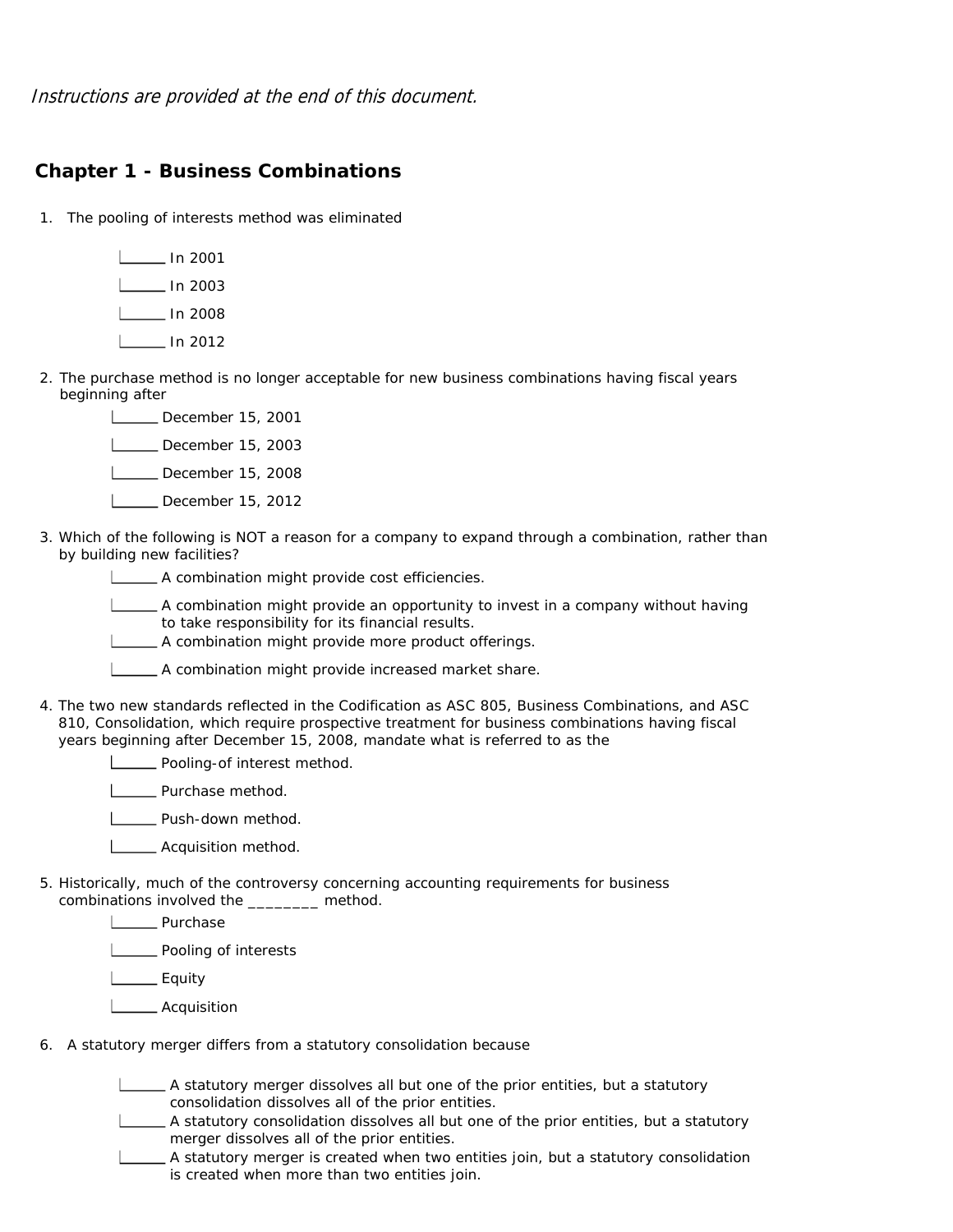A statutory consolidation is created when two entities join, but a statutory merger is created when more than two entities join.

- 7. Durer Inc. acquired Sea Corporation in a business combination and Sea Corp went out of existence. Sea Corp developed a patent listed as an asset on Sea Corp's books at the patent office filing cost. In recording the combination,
	- Fair value is not assigned to the patent because the research and development costs have been expensed by Sea Corp.
	- Sea Corp's prior expenses to develop the patent are recorded as an asset by Durer at purchase.
	- The patent is recorded as an asset at fair market value.
	- The patent's market value increases goodwill.
- 8. In a business combination, which of the following will occur?
	- All identifiable assets and liabilities are recorded at fair value at the date of acquisition.
	- All identifiable assets and liabilities are recorded at book value at the date of acquisition.
	- Goodwill is recorded if the fair value of the net assets acquired exceeds the book value of the net assets acquired.
	- **None of the above is correct.**
- 9. Pepper Company paid \$2,500,000 for the net assets of Salt Corporation and Salt was then dissolved. Salt had no liabilities. The fair values of Salt's assets were \$3,750,000. Salt's only noncurrent assets were land and buildings with book values of \$100,000 and \$520,000, respectively, and fair values of \$180,000 and \$730,000, respectively. At what value will the buildings be recorded by Pepper?
	- $$730,000$  $$520,000$  $-$ \$210,000  $-$ \$0
- 10. Under the acquisition method, in a business combination, when the fair value of net assets acquired exceeds the fair value of consideration transferred, which of the following statements is correct?
	- A gain from a bargain purchase is recognized for the amount that the fair value of net assets acquired exceeds the fair value of consideration transferred.

The difference is allocated first to reduce proportionately (according to market value) non-current assets, then to non-monetary current assets, and any negative remainder is classified as a deferred credit.

The difference is allocated first to reduce proportionately (according to market value) non-current assets, and any negative remainder is classified as an

extraordinary gain.

The difference is allocated first to reduce proportionately (according to market value) non-current, depreciable assets to zero, and any negative remainder is classified as a deferred credit.

11. With respect to goodwill, an impairment

Will be amortized over the remaining useful life.

Is a two-step process which analyzes each business segment of the entity.

Is a one-step process considering the entire firm.

- Occurs when asset values are adjusted to fair value in a purchase.
- 12. Picasso Co. issued 5,000 shares of its \$1 par common stock, valued at \$100,000, to acquire shares of Seurat Company in an all-stock transaction. Picasso paid the investment bankers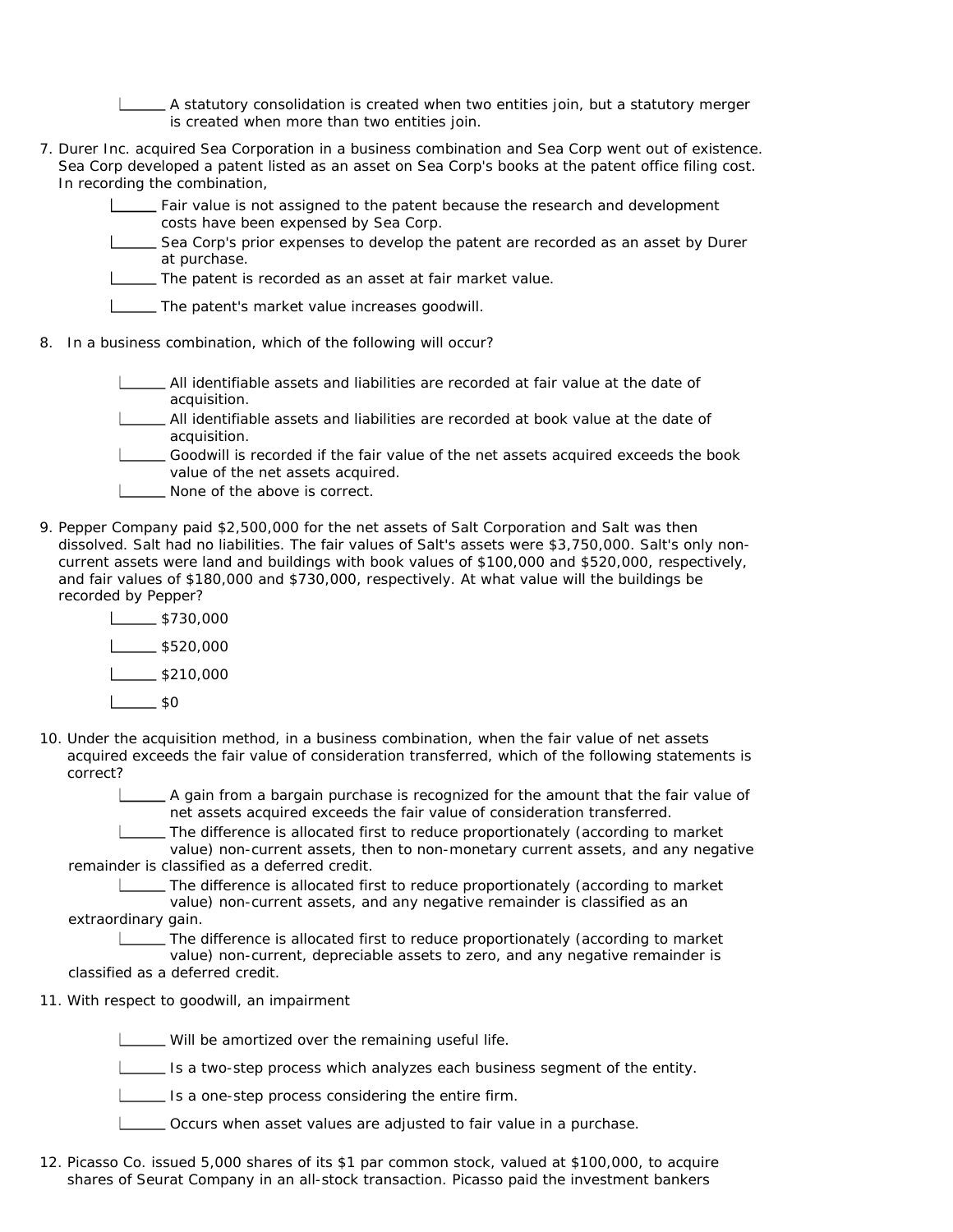\$35,000 and will treat the investment banker fee under the acquisition method as

An operating expense for the current year.

A prior period adjustment to retained earnings.

Additional goodwill on the consolidated balance sheet.

A reduction to additional paid-in capital.

- 13. According to Accounting Standards Update (ASU) No. 2010-22 (August 2010), Accounting for Various Topics, fees to an investment banker for underwriting services related to a business combination or purchase of an asset should be
	- L<sub>Expensed.</sub>
	- Allocated between acquisition-related services and debt issue costs based on fair value.
	- Recognized as part of the Investment in Subsidiary.
	- **Treated as a reduction to Additional Paid in Capital.**
- 14. Push-down accounting

\_\_\_\_\_\_\_\_.

Requires a subsidiary to use the same accounting principles as its parent company.

- $\Box$  Is required when the parent company uses the equity method to account for its investment in a subsidiary.
- **IS required when the parent company uses the cost method to account for its** investment in a subsidiary.
- Requires the subsidiary to record the subsidiary's assets and liabilities at fair value at the acquisition date.
- 15. According to the acquisition method, liabilities assumed in an acquisition will be valued at the
	- | Historical cost
	- **L\_\_\_\_\_** Business fair value
	- **LECURE CURTER** CURTER COST
	- **Present value using market interest rates**
- 16. Under the acquisition method, Bargain purchases
	- **LETT** Are recognized as income on transaction closing date.
	- **EXECUTE:** Reduce noncurrent assets proportionately; any excess is extraordinary gain.
	- **IDED** Increase current assets.
	- Lossex Are ignored.
- 17. Under the acquisition method, in process R&D costs are

**L** Capitalized at cost

Expensed

Amortized

- L\_\_\_\_\_ Capitalized at fair value
- 18. Under Accounting Standards Update (ASU) No. 2010-29 in December 2010, if a calendar year-end company completed a business combination in April 2X13, disclosures would be provided as if the business combination occurred

As of December 31, 2X12

**L\_\_\_\_\_\_ As of April 30, 2X13**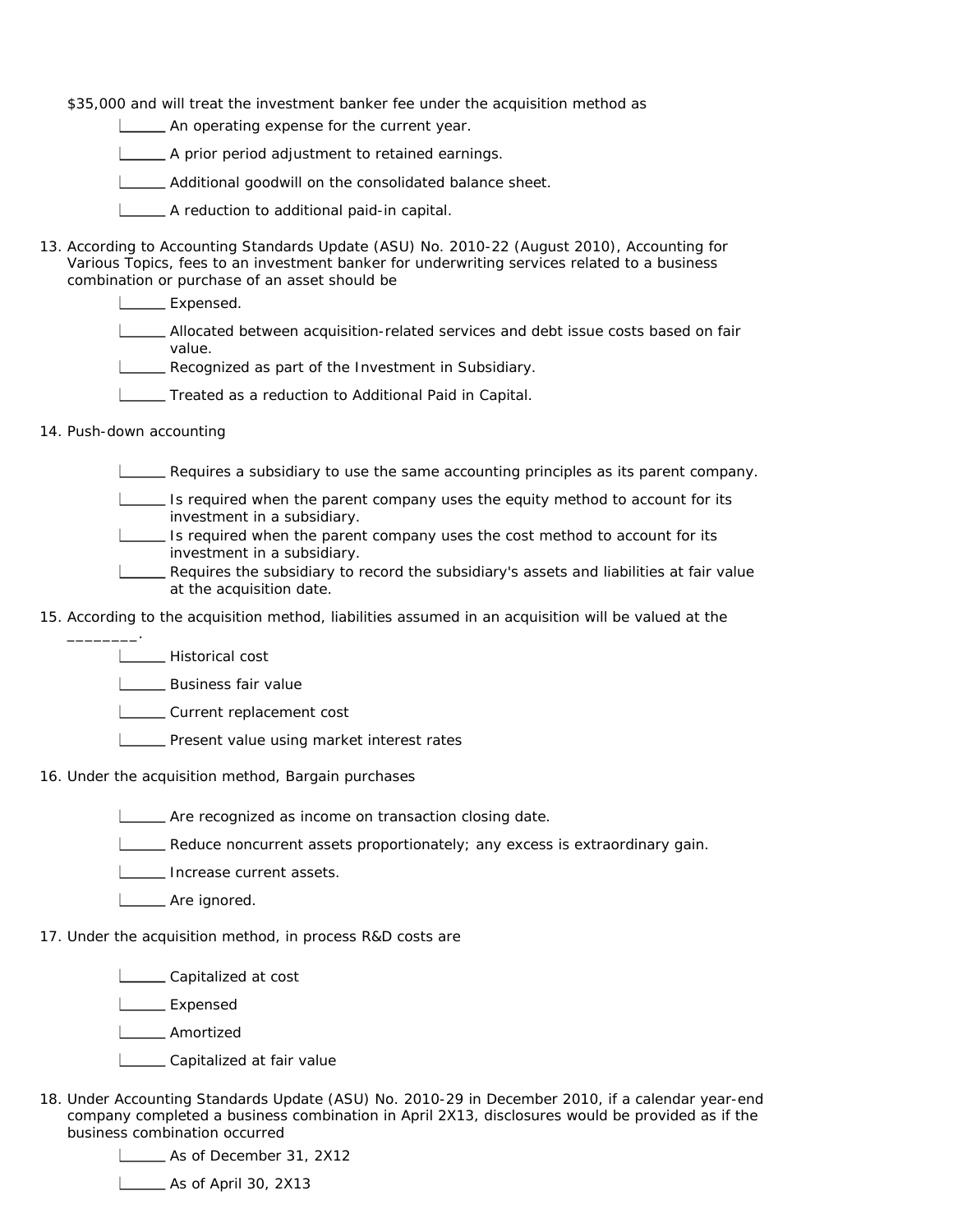As of January 1, 2X13 As December 31, 2X13

### **Chapter 2 - Consolidated Financial Reporting**

- 19. A parent corporation owns 55% of the outstanding voting common stock of one domestic subsidiary. The parent has control over the subsidiary. Which of the following statements is correct?
	- The parent corporation must prepare consolidated financial statements for the economic entity.
	- The parent corporation must use the fair value method.
	- The parent company may use the equity method but the subsidiary cannot be consolidated.
	- The parent company can use the equity method or the fair value/cost method.

20. A subsidiary can be excluded from consolidation if

Control does not rest with the majority owner (less than 50%).

**LETTA** The subsidiary is in legal reorganization.

The subsidiary is operating under severe foreign-exchange restrictions.

- **LETT** All of the above are correct.
- 21. Pregler Inc. has 70% ownership of Sach Company, but should exclude Sach from its consolidated financial statements if
	- Sach is in a regulated industry.
	- **LETT** Pregler uses the equity method for Sach.
	- Sach is in legal reorganization.
	- Sach is in a foreign country and records its books in a foreign currency.
- 22. Subsequent to an acquisition, the parent company and consolidated financial statement amounts would NOT be the same for
	- Investments in unconsolidated subsidiaries.
	- Investments in consolidated subsidiaries.

L\_\_\_\_\_ Capital stock.

- **L\_\_\_\_\_** Ending retained earnings.
- 23. A newly acquired subsidiary had pre-existing goodwill on its books. The parent company's consolidated balance sheet will
	- Not show any value for the subsidiary's pre-existing goodwill.
	- Treat the goodwill similarly to other intangible assets of the acquired company.
	- Not show any value for the pre-existing goodwill unless all other assets of the subsidiary are stated at their full fair value.
	- Always show the pre-existing goodwill of the subsidiary at its book value.
- 24. Noncontrolling (minority) shareholders' interests
	- Must be clearly identified and presented within stockholders' equity in the consolidated financial statements, but separate from the parent's equity. Must be reflected in the "mezzanine" section of the balance sheet, between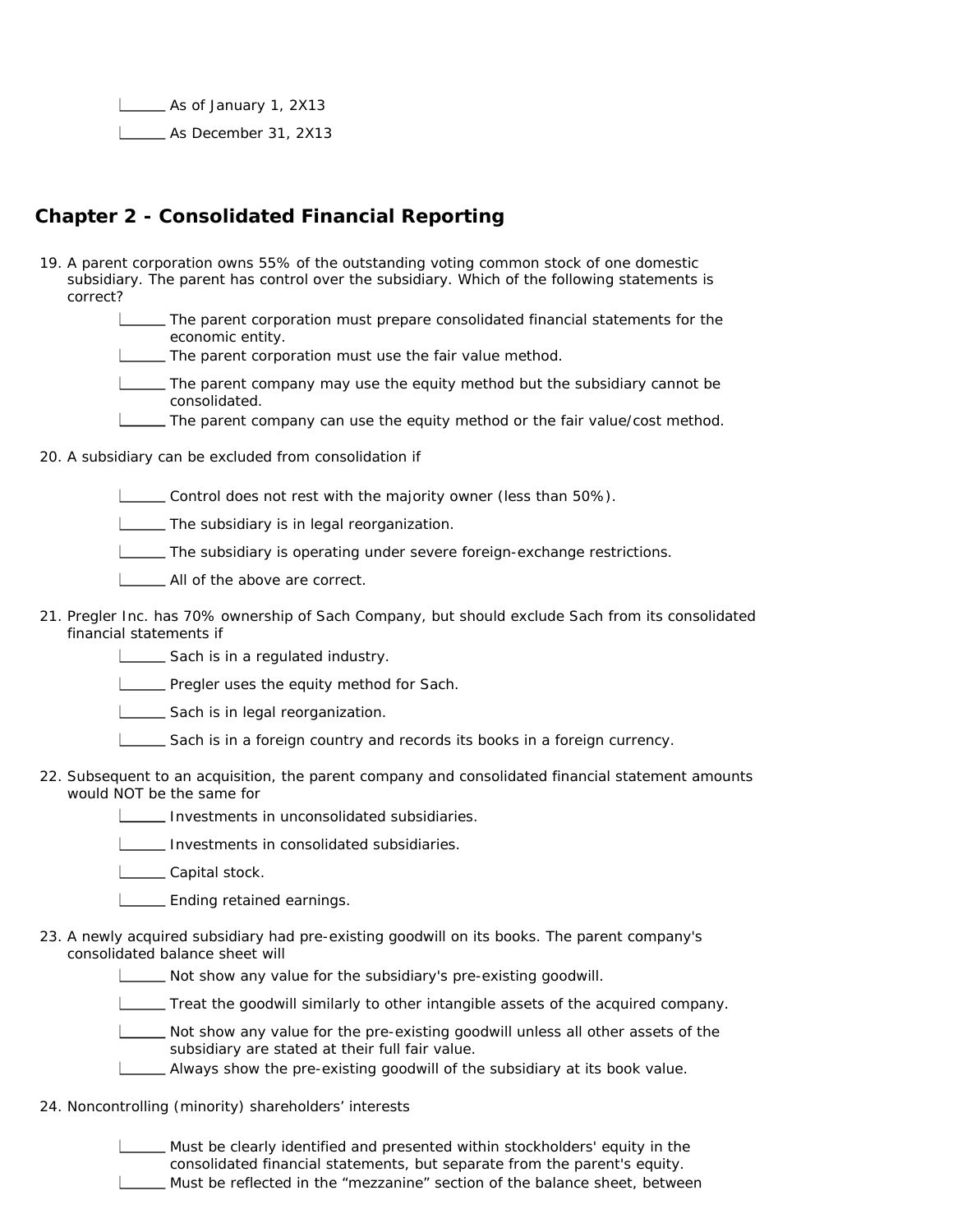liabilities and stockholders' equity

- Must be reported on the face of the income statement along with the earnings associated with the controlling interest (parent)
- Must be presented within stockholders' equity in the consolidated financial statements along with the parent's equity.
- 25. Panini Corporation owns 85% of the outstanding voting stock of Strathmore Company and Malone Corporation owns the remaining 15% of Strathmore's voting stock. On the consolidated financial statements of Panini Corporation and Strathmore, Malone is

**Letter** An affiliate.

**LETTE** A noncontrolling interest.

**LETT** An equity investee.

- **L**\_\_\_\_\_\_ A related party.
- 26. On June 1, 2X13, Puell Company acquired 100% of the stock of Sorrell Inc. On this date, Puell had Retained Earnings of \$100,000 and Sorrell had Retained Earnings of \$50,000. On December 31, 2X13, Puell had Retained Earnings of \$120,000 and Sorrell had Retained Earnings of \$60,000. The amount of Retained Earnings that appeared in the December 31, 2X13 consolidated balance sheet was

| \$120,000. |
|------------|
| \$130,000. |
| \$170,000. |
| \$180,000. |

27. Perth Corporation acquired a 100% interest in Sansone Company for \$1,600,000 when Sansone had no liabilities. The book values and fair values of Sansone's assets were: BOOK VALUES: Current Assets =  $$350,000$ ; Equipment =  $$150,000$ , Land and Buildings =  $$570,000$ , Total Assets  $= $1,070,000$ . FAIR VALUE: Current Assets  $= $400,000$ ; Equipment  $= $210,000$ , Land and Buildings =  $$590,000$ , Total Assets =  $$1,200,000$ . Immediately following the acquisition, equipment will be included on the consolidated balance sheet at

> $\frac{1}{1}$ \$150,000.  $\frac{1}{2}$ \$200,000.  $1_{\sim}$ \$210,000.  $1$   $3280,000$ .

- 28. At the beginning of 2X13, Parling Food Services acquired a 90% interest in Simmons' Orchards when Simmons' book values of identifiable net assets equaled their fair values. On December 26, 2X13, Simmons declared dividends of \$50,000, and the dividends were unpaid at year-end. Parling had not recorded the dividend receivable at December 31. A consolidated working paper entry is necessary to
	- Enter \$50,000 dividends receivable in the consolidated balance sheet.
	- Enter \$45,000 dividends receivable in the consolidated balance sheet.
	- Reduce the dividends payable account by \$45,000 in the consolidated balance sheet.
	- Eliminate the dividend payable account from the consolidated balance sheet.
- 29. On consolidated working papers, a subsidiary's net income is
	- Deducted from beginning consolidated retained earnings.
	- Deducted from ending consolidated retained earnings.
	- Allocated between the noncontrolling (minority) interest share and the parent's share.
	- Only an entry in the parent company's general ledger.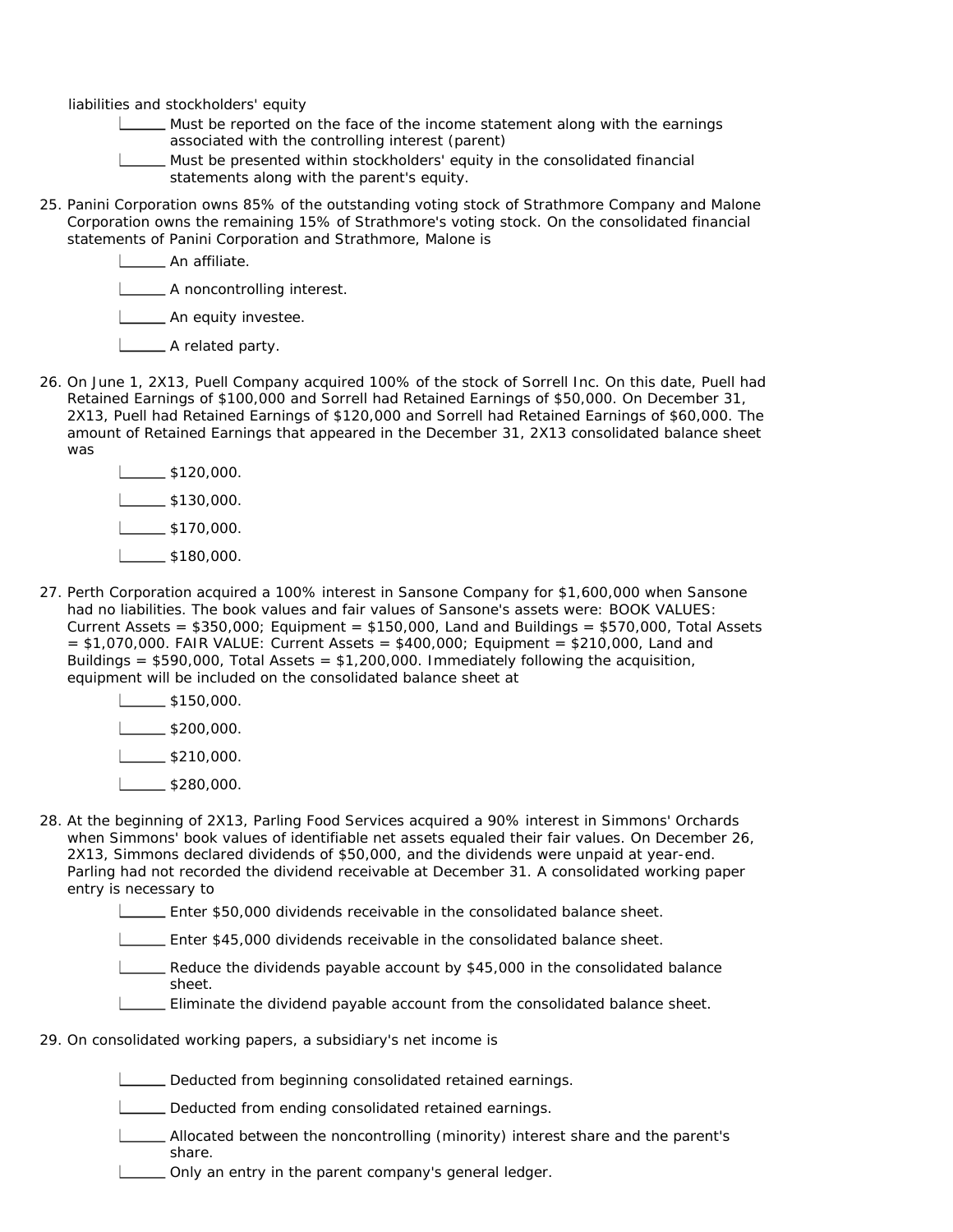30. When performing a consolidation, if the balance sheet does not balance,

|                                                                                                                                 | that indicates that the Investment in Subsidiary account on the parent's books<br>should not be adjusted to -0-, because there is excess value represented in the                                                   |  |
|---------------------------------------------------------------------------------------------------------------------------------|---------------------------------------------------------------------------------------------------------------------------------------------------------------------------------------------------------------------|--|
|                                                                                                                                 | investment.                                                                                                                                                                                                         |  |
|                                                                                                                                 | it is usually because of the noncontrolling interest, as these amounts do not appear<br>on the companies' general ledgers.                                                                                          |  |
|                                                                                                                                 | the debit and credit totals of the adjusting/eliminating columns of the consolidation<br>working paper should be checked to confirm that they balance, and if so, then there                                        |  |
|                                                                                                                                 | is no need to check the individual line items.                                                                                                                                                                      |  |
|                                                                                                                                 | the amount that it is "off" will always equal the noncontrolling interest in the<br>current year net income of the subsidiary.                                                                                      |  |
|                                                                                                                                 | 31. Under the purchase method,                                                                                                                                                                                      |  |
|                                                                                                                                 | Noncontrolling interest on balance sheet reported as percentage of book value of<br>subsidiary net assets.                                                                                                          |  |
|                                                                                                                                 | Each additional purchase (step) requires separate fair value allocations and<br>amortization.                                                                                                                       |  |
|                                                                                                                                 | In the year of the acquisition, show 100% of full-year acquiree income and expense<br>and deduct preacquisition income for the months not owned.<br>All of the above                                                |  |
| 32. The accounting for noncontrolling interests (ASC 810-10-65-1A) is to be applied prospectively for<br>fiscal years beginning |                                                                                                                                                                                                                     |  |
|                                                                                                                                 | On or after December 15, 2008.                                                                                                                                                                                      |  |
|                                                                                                                                 | __ After November 15, 2009.                                                                                                                                                                                         |  |
|                                                                                                                                 | On the acquisition date.                                                                                                                                                                                            |  |
|                                                                                                                                 | On or after December 15, 2012.                                                                                                                                                                                      |  |
| 33. Which of the following statements is NOT true?                                                                              |                                                                                                                                                                                                                     |  |
|                                                                                                                                 | Combined financial statements present the financial status and operating results of<br>legally separate entities, related by common ownership, as if they were a single<br>entity.                                  |  |
|                                                                                                                                 | Consolidated financial statements are prepared when the parent has control over its<br>affiliates.                                                                                                                  |  |
|                                                                                                                                 | When combined financial statements are prepared, intercompany transactions and<br>profits are added.                                                                                                                |  |
|                                                                                                                                 | The major difference between combined and consolidated financial statements is<br>that in the former none of the combining companies has an ownership interest in<br>any of the other combining companies.          |  |
|                                                                                                                                 | 34. Which of the following items should be treated in the same manner in both combined financial<br>statements and consolidated statements? I) Different Fiscal Periods, II) Foreign Operations<br>Neither I nor II |  |
|                                                                                                                                 |                                                                                                                                                                                                                     |  |
|                                                                                                                                 | $\frac{1}{\sqrt{1}}$ II, but not I<br>Both I and II                                                                                                                                                                 |  |
|                                                                                                                                 |                                                                                                                                                                                                                     |  |
|                                                                                                                                 | $\frac{1}{\sqrt{2}}$ I, but not II                                                                                                                                                                                  |  |
|                                                                                                                                 | 35. In the preparation of consolidated financial statements, which of the following intercompany<br>transactions must be eliminated as part of the preparation of the consolidation working papers?                 |  |

All revenues, expenses, gains, losses, receivables, and payables

All revenues, expenses, gains, and losses but not receivables and payables

Receivables and payables but not revenues, expenses, gains, and losses